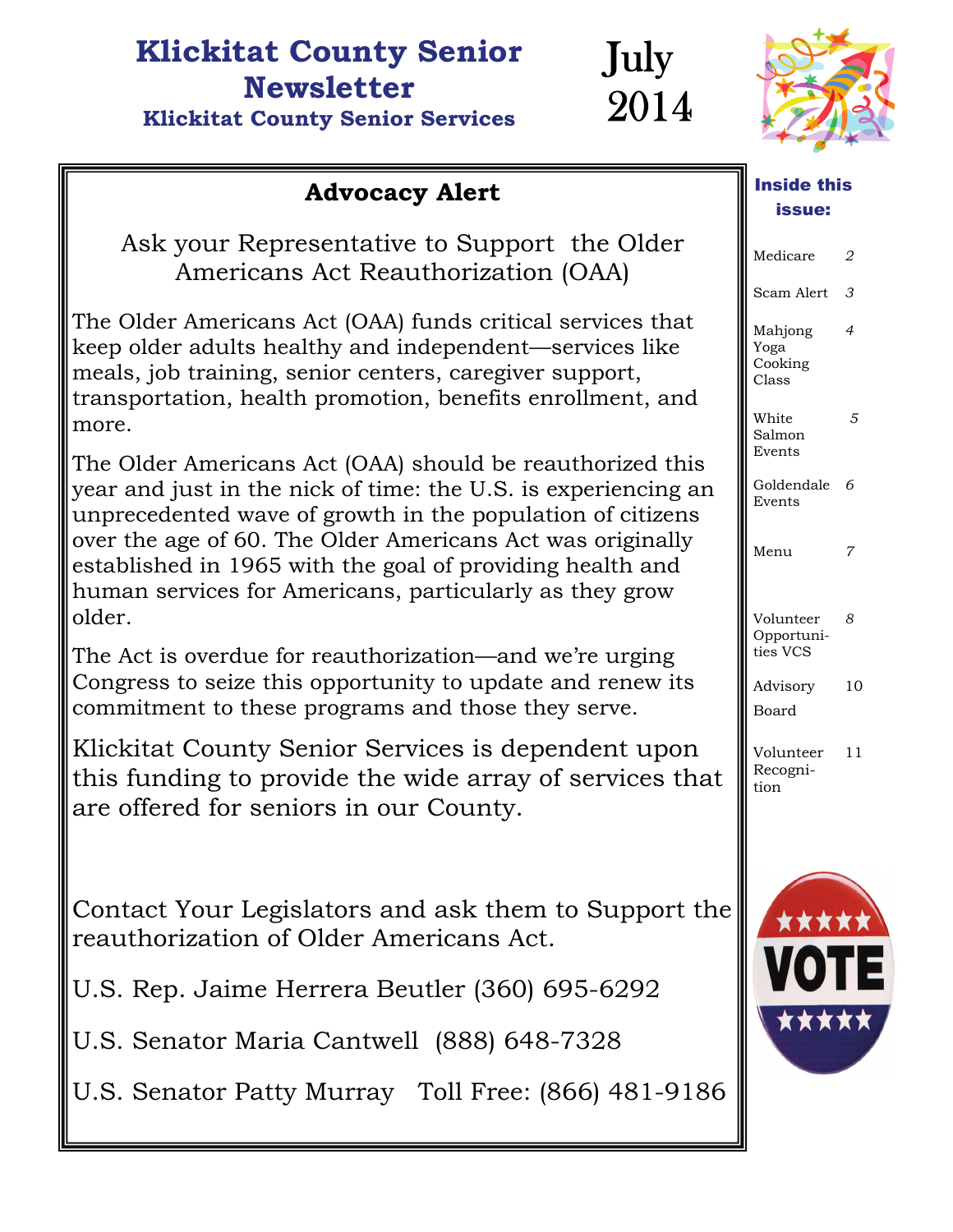

Dear Marci,

My doctor told me that he would write me a prescription for a walker that I need. I need this walker to get around inside of my home. I have a Medicare Advantage plan. Will Medicare help pay for my walker?

Glen (Honolulu, HI)

#### **Dear Glen,**

Medicare can help pay for walkers and other types of medical equipment you use at home if they are considered to be [Durable Medical Equipment \(DME\).](http://e.medicarerights-email.org/l.jsp?d=10810.894829.1282.0q2dz9dA.A&ln=http%3A%2F%2Fwww.medicareinteractive.org%2Fpage2.php%3Ftopic%3Dcounselor%26page%3Dglossary%23dme) According to Medicare rules, an item is considered to be DME if it:

- Serves a medical purpose;
- Can be used in the home;
- Can be used over and over again;
- Is likely to last for 3 years or more; and

Is prescribed by your doctor or other health care professional.

Other examples of DME include wheelchairs, power scooters, oxygen tanks, and diabetic testing supplies.

Keep in mind that rules are slightly different for those who get their [Medicare](http://e.medicarerights-email.org/l.jsp?d=10810.894835.1282.0q2dz9dA.A&ln=http%3A%2F%2Fwww.medicareinteractive.org%2Fpage2.php%3Ftopic%3Dcounselor%26page%3Dglossary%23medicare) benefits through [Original Medicare](http://e.medicarerights-email.org/l.jsp?d=10810.894836.1282.0q2dz9dA.A&ln=http%3A%2F%2Fwww.medicareinteractive.org%2Fpage2.php%3Ftopic%3Dcounselor%26page%3Dscript%26slide_id%3D1679), the traditional Medicare program administered directly through the federal government. In general, most people with [Original Medicare](http://e.medicarerights-email.org/l.jsp?d=10810.894837.1282.0q2dz9dA.A&ln=http%3A%2F%2Fwww.medicareinteractive.org%2Fpage2.php%3Ftopic%3Dcounselor%26page%3Dglossary%23om) are affected by [the](http://e.medicarerights-email.org/l.jsp?d=10810.894838.1282.0q2dz9dA.A&ln=http%3A%2F%2Fwww.medicareinteractive.org%2Fpage2.php%3Ftopic%3Dcounselor%26page%3Dscript%26slide_id%3D1531)  [DME Competitive Bidding Program](http://e.medicarerights-email.org/l.jsp?d=10810.894838.1282.0q2dz9dA.A&ln=http%3A%2F%2Fwww.medicareinteractive.org%2Fpage2.php%3Ftopic%3Dcounselor%26page%3Dscript%26slide_id%3D1531), a program that lowers the costs of many types of DME for certain people with Original Medicare. Those affected by the Competitive Bidding Program need to get specific types of DME from Medicare contract suppliers, which are qualified, accredited suppliers that have been selected by Medicare to provide DME at lower costs. Those who have Original Medicare and are not affected by the Competitive Bidding Program can generally get DME at the lowest cost if they use Medicare-certified suppliers that [take assignment](http://e.medicarerights-email.org/l.jsp?d=10810.894839.1282.0q2dz9dA.A&ln=http%3A%2F%2Fwww.medicareinteractive.org%2Fpage2.php%3Ftopic%3Dcounselor%26page%3Dglossary%23takeassignment), meaning they accept the Medicare-approved amount for DME as full payment.

Contact your local Senior Service office, Goldendale 773-3757 or White Salmon at 493- 3068 to learn more about the rules that people with Medicare need to follow in order to get Medicare to cover their DME request.

Marci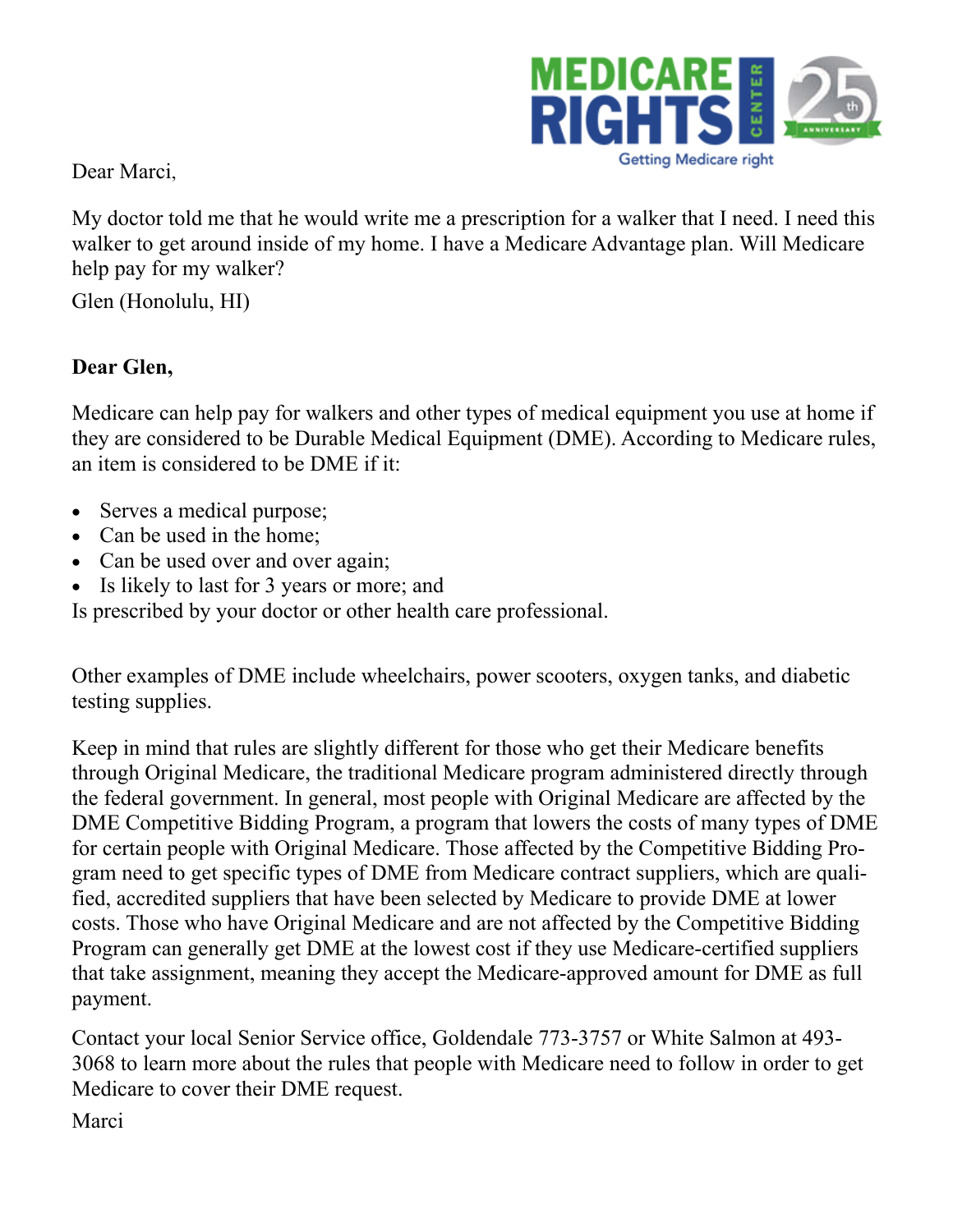### **Living Trusts Scams**



The living trust scam attempts to get you to

purchase a trust. It plays on the fear that probate costs and estate taxes will erode the value of your estate. While living trusts can be a useful tool for some, many unscrupulous sales persons use it to simply get in the door and sell high-commission investments to consumers, whether or not it is the best thing for them.

#### **The Opening Pitch**

"Do you want to leave a legacy for your grandchildren and not have the government take all the money you have spent a lifetime saving? Come to a free seminar to learn how."

#### **The Presentation**

You respond to such a mailer, phone call or advertisement by attending a workshop. Or you might call to find out about it and someone will come out to your home to present information. They will sign you up for a living trust by having you fill out forms that disclose all of your financial assets. Once they have seen your finances, they begin to recommend different investments, usually insurance type products like annuities, in order to earn high commissions off the sale of those products.

#### **The Result**

Sometimes the living trust document you buy is not filled out properly because lawyers are not doing it. If these documents are filled out improperly, you may end up going through probate anyway, the very thing you were told you could avoid. In addition, many older people end up buying investments that are not appropriate for them given their situation.

#### **How to Avoid It**

If you want to know if a living trust will truly help you, you should get the advice of an estate-planning attorney. You can find the name and phone number for such an attorney by calling your local bar association, lawyer referral service.

From the Washington State Attorney General Office

www.atg.wa.gov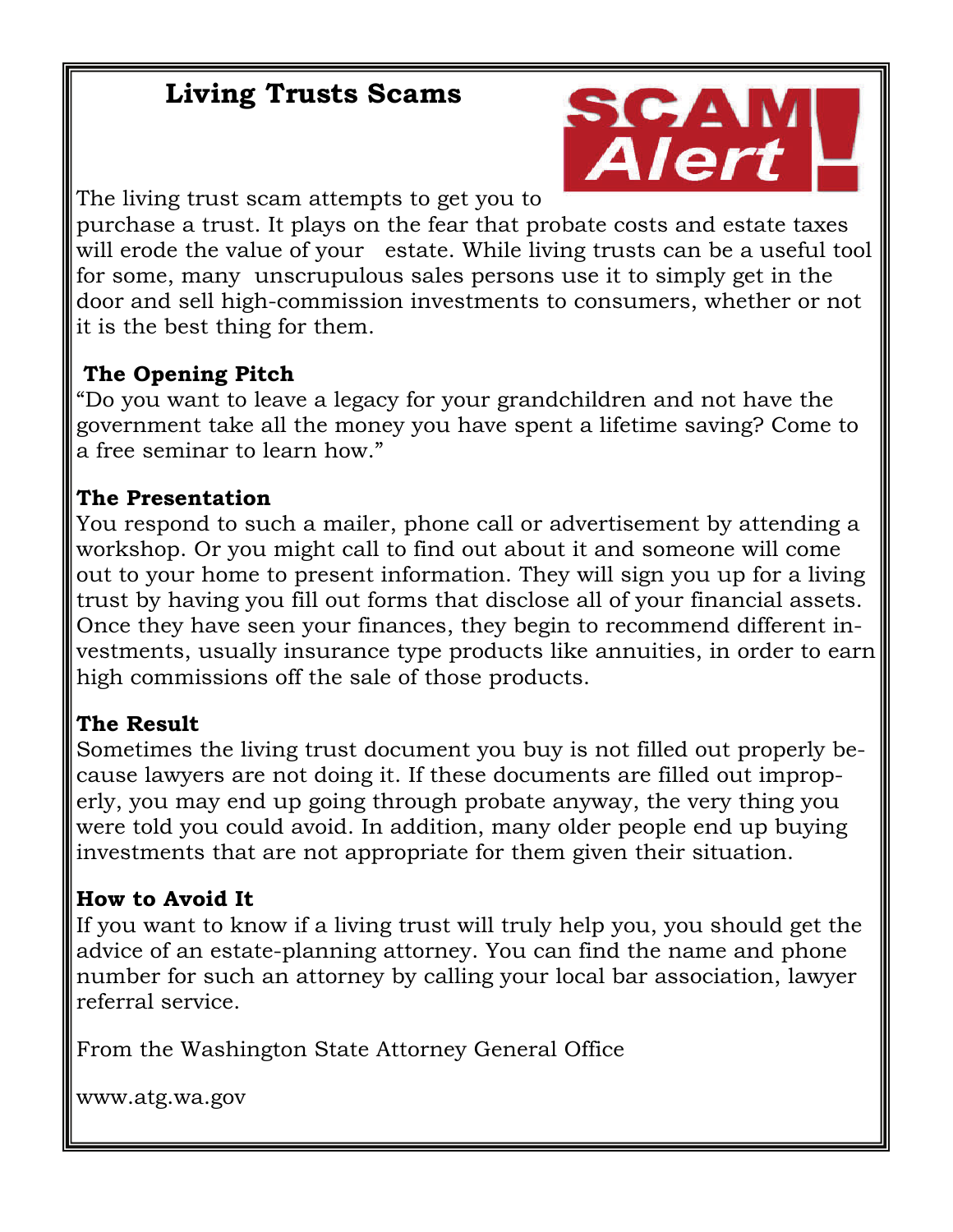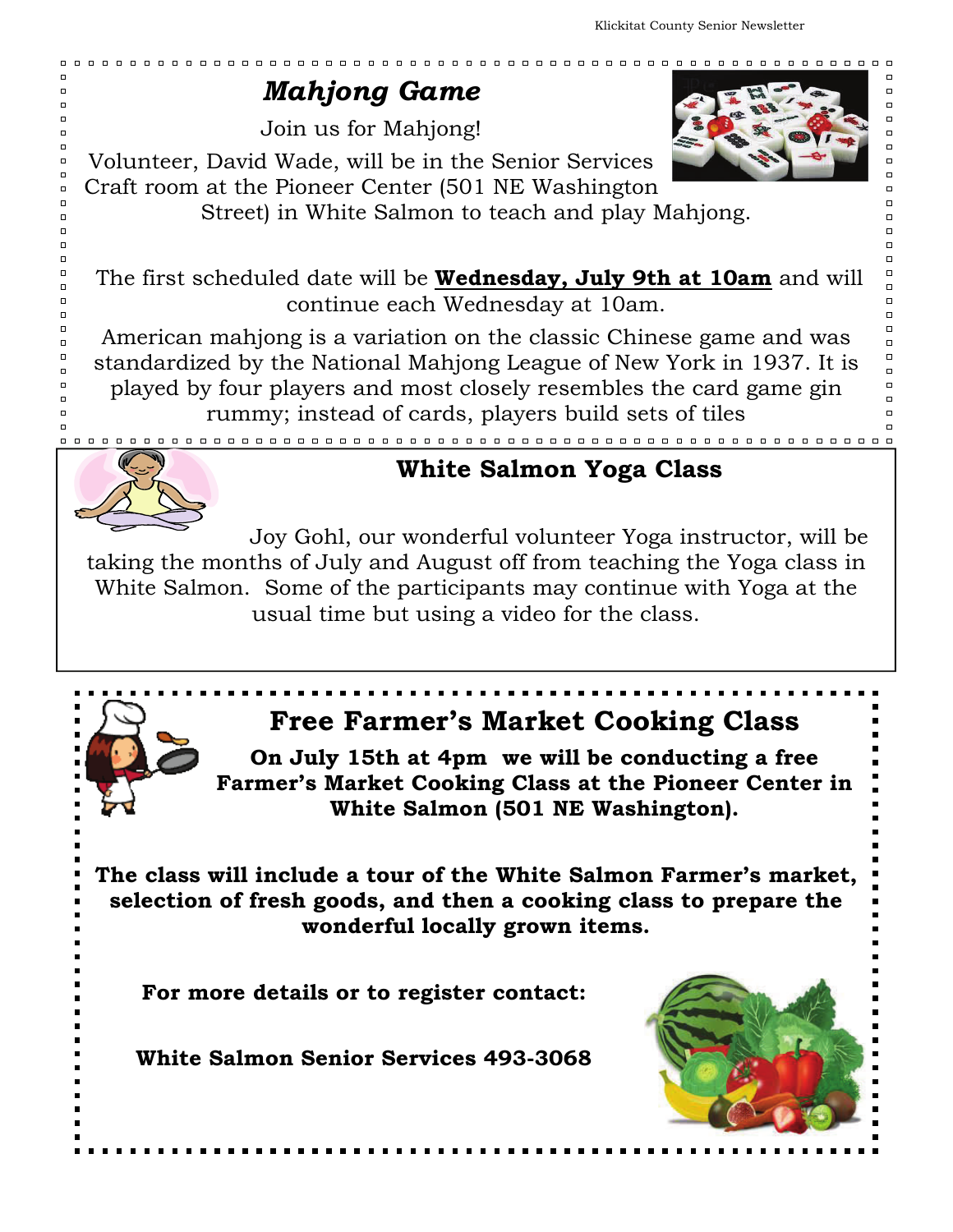# **White Salmon Events July 2014**



| <b>Sun</b>                                                                                                                                        | Mon                                                                                                                          | <b>Tue</b>                                                     | <b>Wed</b>                                                                                            | <b>Thu</b>                                    | Fri                                                                 | <b>Sat</b> |
|---------------------------------------------------------------------------------------------------------------------------------------------------|------------------------------------------------------------------------------------------------------------------------------|----------------------------------------------------------------|-------------------------------------------------------------------------------------------------------|-----------------------------------------------|---------------------------------------------------------------------|------------|
| <b>MUSIC</b><br>7/2 Strawberry<br>Mountain Band<br>7/7 Truman B<br>7/9 Simcoe Boys<br>7/14Old Time<br>Friends<br>7/16 Strawberry<br>Mountain Band | $7/21$ For the<br>Good Times<br>7/23 Simcoe<br><b>Boys</b><br>7/28 Simcoe<br><b>Boys</b><br>7/30 Strawberry<br>Mountain Band | 1<br>2pm<br><b>Strong</b><br>Women                             | $\overline{2}$<br>9:30am<br>Exercise<br>$3:30$ Walk<br>with Ease                                      | 3<br>Noon Pinochle<br>2pm Strong<br>Women     | 4<br><b>OFFICE</b><br><b>CLOSED</b><br><b>Celebrate</b><br>Freedom! | 5          |
| 6                                                                                                                                                 | 7<br>9:30 Exercise<br>10am Bingo<br>3:30 Walk with<br>Ease                                                                   | 8<br>2pm<br><b>Strong</b><br>Women                             | 9<br><b>Hood River</b><br>Shopping<br>9:30<br>Exercise<br>10am<br>Mahjong<br>$3:30$ Walk<br>with Ease | 10<br>Noon<br>Pinochle<br>2pm Strong<br>Women | 11<br>$3:30$ Walk<br>with Ease                                      | 12         |
| 13                                                                                                                                                | 14<br>9:30<br>Exercise<br>3:30 Walk with<br>Ease                                                                             | 15<br>2pm<br><b>Strong</b><br>Women<br>4pm<br>Cooking<br>Class | 16<br>9:30<br>Exercise<br>10am<br>Mahjong                                                             | 17<br>Noon Pinochle<br>2pm Strong<br>Women    | 18                                                                  | 19         |
| 20                                                                                                                                                | 21<br>9:30 Exercise<br>10am Bingo                                                                                            | 22<br>2pm<br>Strong<br>Women                                   | 23<br>9:30<br>Exercise<br>10am<br>Mahjong                                                             | 24<br>Noon<br>Pinochle<br>2pm Strong<br>Women | 25                                                                  | 26         |
| 27                                                                                                                                                | cise                                                                                                                         | 29<br>2pm<br><b>Strong</b><br>Women                            | 30<br>9:30<br>Exercise<br>10am<br>Mahjong                                                             | 31<br>Noon<br>Pinochle<br>2pm Strong          |                                                                     |            |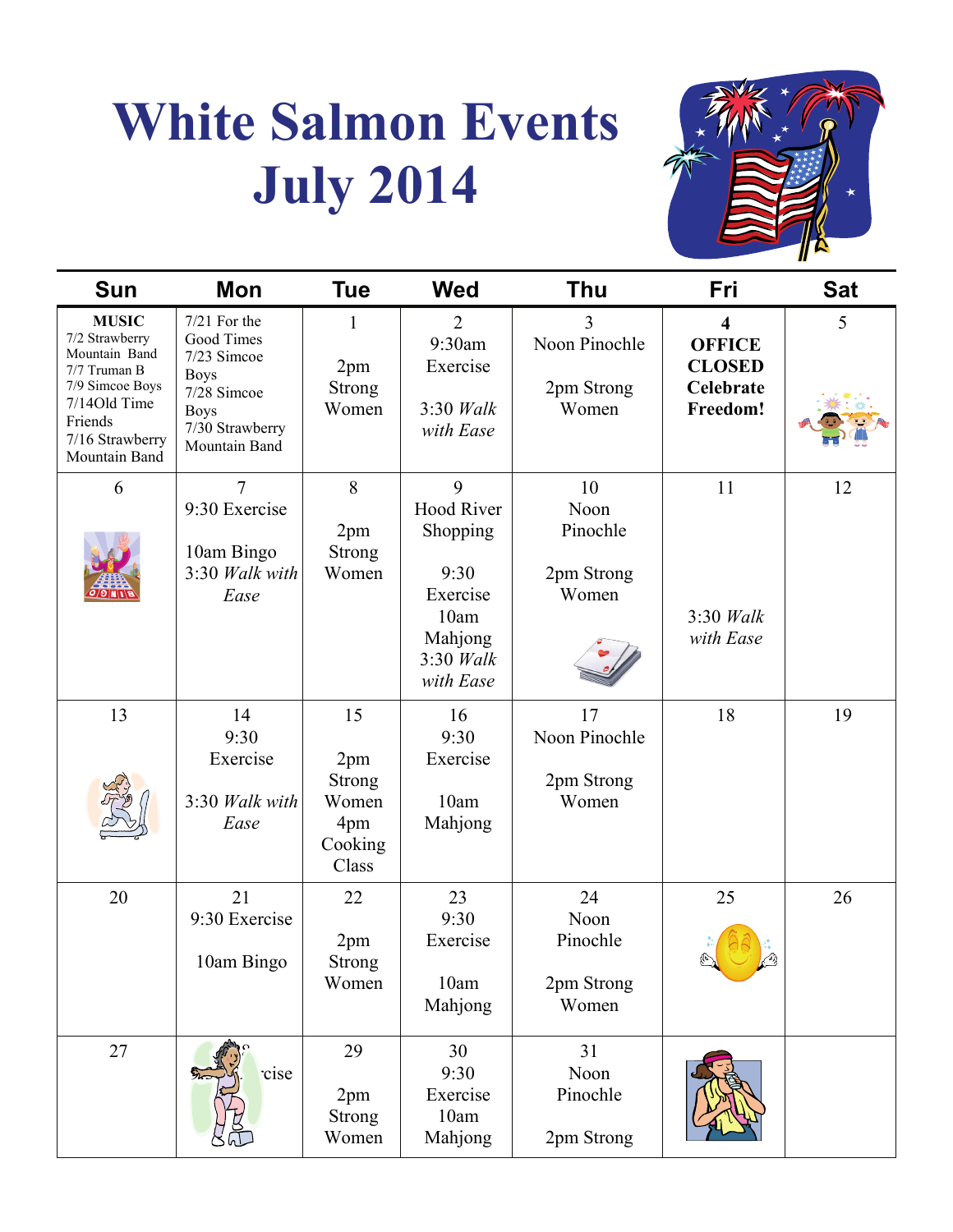# **Goldendale Events July 2014**



## **Laughter is an instant vacation**

| Sun                                                            | Mon                          | Tue                                                                        | <b>Wed</b>                                    | <b>Thu</b>                                                       | Fri                                                                               | <b>Sat</b>                                                    |
|----------------------------------------------------------------|------------------------------|----------------------------------------------------------------------------|-----------------------------------------------|------------------------------------------------------------------|-----------------------------------------------------------------------------------|---------------------------------------------------------------|
| <b>MUSIC</b><br>7/10<br>Simcoe<br><b>Boys</b><br>$7/17$ Jackie | $7/24$ Simcoe<br><b>Boys</b> | $\mathbf{1}$<br>1pm Exercise<br>2pm Tai Chi                                | $\overline{2}$                                | 3<br>1pm Exercise<br>1pm Bingo                                   | $\overline{\mathbf{4}}$<br><b>OFFICE</b><br><b>CLOSED</b><br>Celebrate<br>Freedom | 5<br>Goldendale<br><b>Community</b><br>Day Parade<br>773-3400 |
| 6                                                              | $\overline{7}$               | 8<br>10am to<br>11am<br><b>Toenail Care</b><br>1pm Exercise<br>2pm Tai Chi | 9<br>10:30am<br>Caregiver<br>Support<br>Group | 10<br>1pm Exer-<br>cise<br>1pm Bingo<br>5pm Trout<br>Lake Senior | 11<br>The Dalles<br>Shopping<br>12pm<br>Pinochle                                  | 12<br>Goldendale<br>Farmers<br><b>Market Bus</b><br>Trip      |
| 13                                                             | 14                           | 15<br>1pm Exercise<br>2pm Tai Chi                                          | 16<br>2pm Song<br>Circle GD<br>Library        | 17<br>1pm Exercise<br>1pm Bingo                                  | 18<br>12pm<br>Pinochle                                                            | 19<br>NO<br><b>Senior</b><br><b>Breakfast</b>                 |
| 20                                                             | 21                           | 22<br>1pm Exercise<br>1pm Board<br>Meeting<br>2pm Tai Chi                  | 23                                            | 24<br>1pm Exercise<br>1pm Bingo                                  | 25<br>The Dalles<br>Shopping<br>12pm<br>Pinochle                                  | 26<br>Goldendale<br>Farmers<br>Market Bus<br>Trip             |
| 27                                                             | 28                           | 29<br>1pm Exercise<br>2pm Tai Chi                                          | 30                                            | 31<br>1pm Exercise<br>1pm Bingo                                  |                                                                                   |                                                               |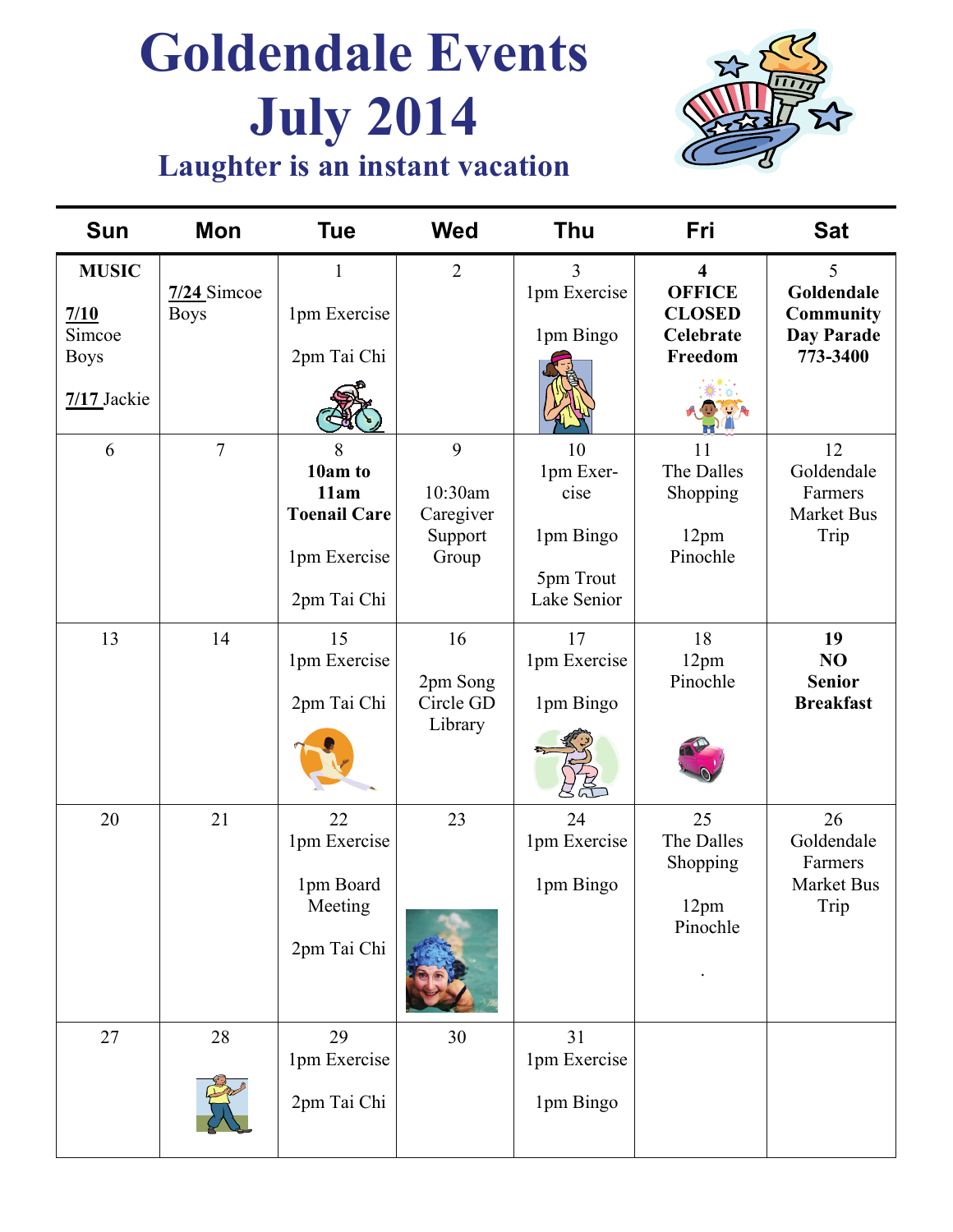# **MENU July 2014**



| Sun                                                  | Mon                                                 | Tue                                                            | Wed                                | Thu                                      | Fri                                                                                | <b>Sat</b>                                                                                     |
|------------------------------------------------------|-----------------------------------------------------|----------------------------------------------------------------|------------------------------------|------------------------------------------|------------------------------------------------------------------------------------|------------------------------------------------------------------------------------------------|
| <b>MENU</b><br><b>SUBJECT</b><br>TO<br><b>CHANGE</b> |                                                     | 1 GD & Lyle<br>Tuna Pasta Salad                                | 2 WS<br>Hamburgers                 | 3 GD<br>Hamburgers                       | $\overline{\mathbf{4}}$<br><b>OFFICE</b><br><b>CLOSED</b><br>Independ-<br>ence Day | 5 Lyle Sr Break-<br>fast 7am to 10am<br>\$6 Adults,<br>Children $(6-12)$<br>\$3, under 6 free. |
| 6                                                    | 7 WS<br>Chicken<br>Parmesan                         | 8 GD & Lyle<br>Chicken<br>Parmesan                             | 9 WS<br>Ham & Cheese<br>Sandwich   | $10$ GD<br>Ham $&$<br>Cheese<br>Sandwich | 11                                                                                 | 12                                                                                             |
| 13                                                   | 14 WS<br><b>Country Steak</b>                       | 15 GD & Lyle<br><b>Country Steak</b>                           | 16 WS<br><b>Baked Chicken</b>      | 17 GD<br>Baked<br>Chicken                | 18                                                                                 | 19<br><b>No Goldendale</b><br><b>Senior</b><br><b>Breakfast</b>                                |
| 20                                                   | 21 WS<br>Pork Ribs                                  | 22 GD & Lyle<br>Pork Ribs                                      | 23 WS<br>Chicken Chow<br>Mein      | 24 GD<br>Chicken<br>Chow Mein            | 25                                                                                 | 26                                                                                             |
| 27                                                   | 28 WS<br>Egg Salad<br>Sandwich &<br>Minestrone Soup | 29 GD & Lyle<br>Egg Salad Sand-<br>wich & mine-<br>strone Soup | 30 WS<br>Beef $\&$<br>Spanish Rice | 31 GD<br>Beef $\&$<br>Spanish Rice       |                                                                                    |                                                                                                |

#### **Senior Meal Site Locations**

**GOLDENDALE: Every Tuesday & Thursday at 12 noon at the Goldendale Senior Center, 115 Main Street.**

**at 12-noon at the Pioneer Center, 501 NE Washington.** 

**LYLE: Every Tuesday at 12-noon at the Lyle Lions Community Center.**

**Bickleton: The 2nd & 4th Tuesday at 11:30am at the Grange Hall.**

**TROUT LAKE: The 2nd Thursday of the month at 5pm, at Trout Lake School.**

\$3.50 requested donation for those 60 and older. Spouses of those 60 and older can dine with their spouse at the senior rate. Non-seniors \$6.50

**WHITE SALMON: Every Monday & Wednesday**  With varied needs of seniors, flexibility is the key. Persons 60 years of age or older who are homebound and unable to shop or prepare their own meals may be eligible for home delivered meals.

> Hot & Frozen Home Delivered meals are available, call Senior Services for more information.

> > Goldendale 773-3757 White Salmon 493-3068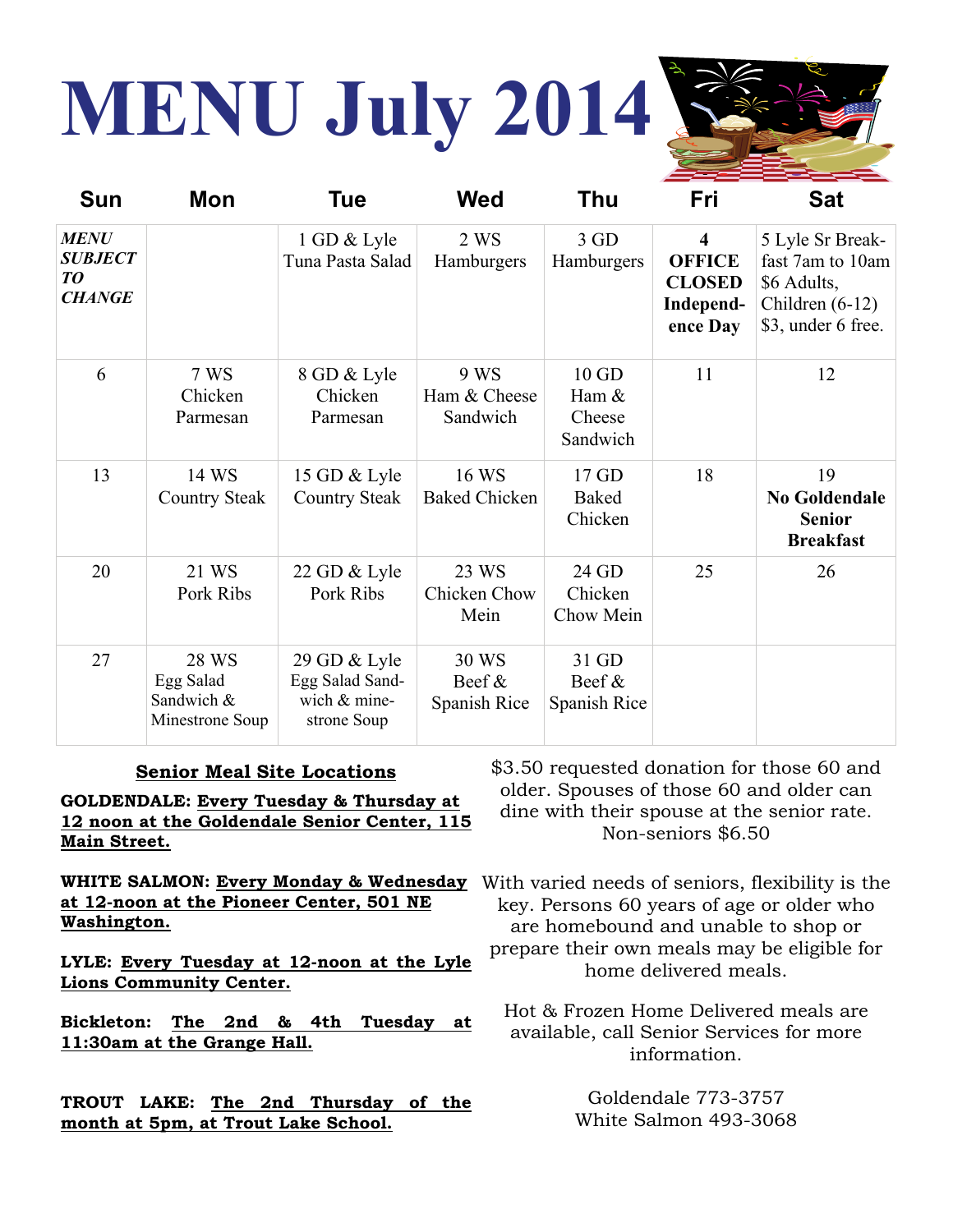# **Volunteer Opportunities for**

#### **Volunteer Chore Services**

**Helping another person brings a wonderful feeling of joy and satisfaction. Through Volunteer Chore Services, your assistance means that an elder or adult with a disability can stay in his/her home. Volunteer Chore Services is committed to helping elders and adults with disabilities remain living independently through a network of caring community –minded volunteers of all ages. Volunteers provide a variety of in-home services that these individuals are no longer able to do for themselves. The hours are flexible and the work is simple.** 

**When we share our time and talents we:** 

- **Solve problems**
- **Strengthen communities**
- **Improve lives**
- **Connect to others**
- **Transform our own lives**



**It's a fact studies show that people who volunteer two or more hours a week live longer! Contact Volunteer Chore Services to Volunteer and for more information at 773-4345 Bringing Community Home** 

#### **Energizing Support Groups**



#### **Goldendale Diabetes**

4th Tues. 6-7pm, July 22, Goldendale Library Camplan Room~ 541 965.0655

**Goldendale Bereavement Meeting**, call Susan Shipman 773.0380

#### **Alzheimer's Association Support Group For Unpaid Caregivers**

Second Wednesday, July 9, 10:30am at the Goldendale Senior Center

#### **Parkinson's Support Group**

First Wednesday of each month, July 2nd, 2pm Water's Edge Conference Room, 2nd floor,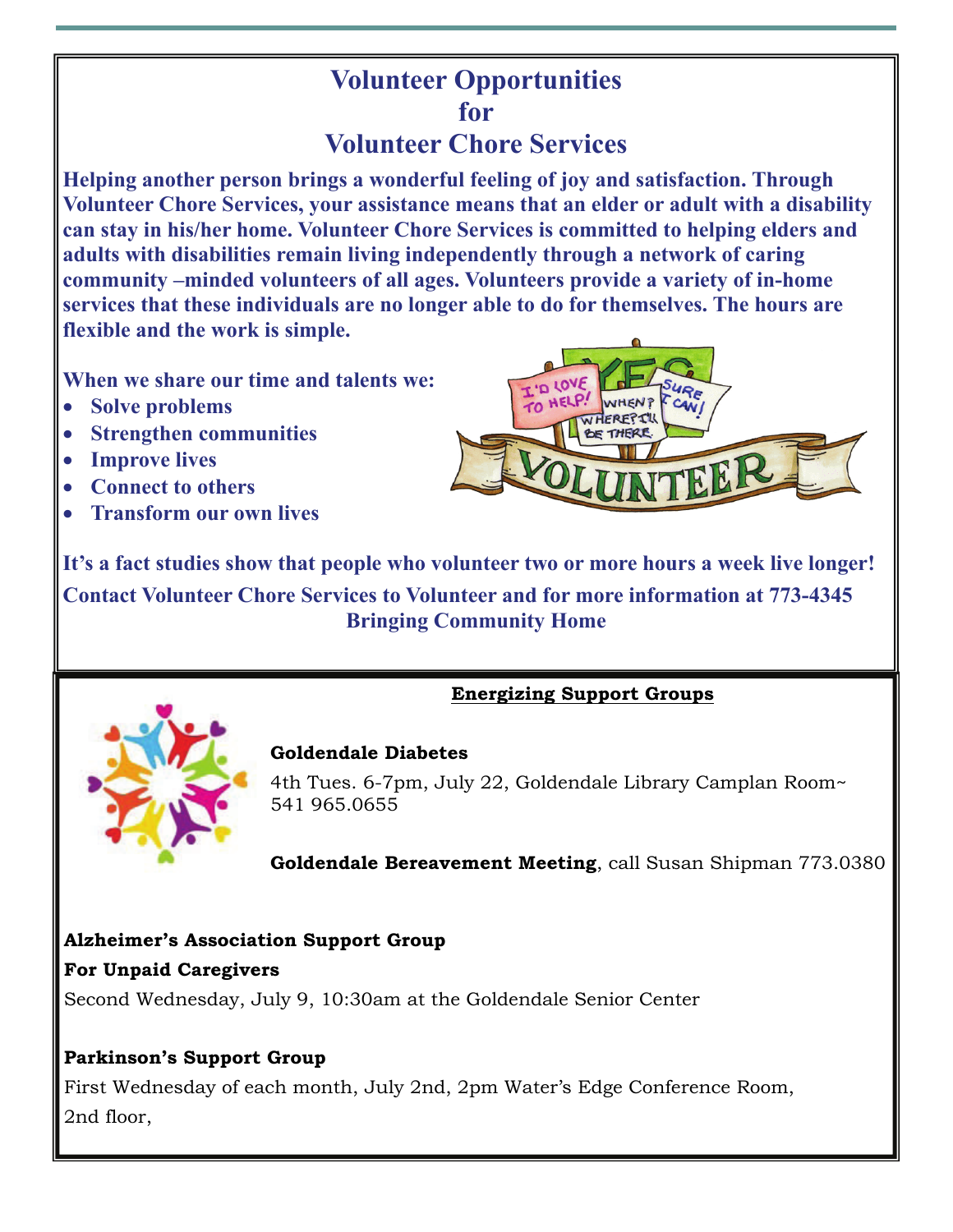**Peppy Polkas Properly Played on the Presby Porch** 

Dr J. Ogden is inviting the community to attend an accordion concert at the Presby Mansion Date: Thursday, July 24 Time: 7pm



Mary Jo Olson will be singing several sets and Jimmy Wells is scheduled to play the string bass with Dr Ogden and Paul Schneider.

#### **Come & Bring your Friends**

No Admission Charge No Collection **FREE** refreshments will be served **FREE** Transportation call Ogden's Mopar Limo Service 773-4114 or 250-6147 to arrange a ride or for further information.

#### **KLICKITAT Meal**

**Meals will be served at 1pm and there is a charge of \$3 per person** 

**Any questions call 509 369-3985** 

**Dates:** 1st & 3rd Wednesday

**Time:** 1pm

**Place: Grace Lutheran Church Parsonage** 



# **Volunteer Hours**

#### **MAY HOURS**

TRANSPORTATION 501.75 Hours NUTRITION 713 Hours NEWSLETTER 18 Hours SR. EXERCISE 28 Hours MUSICIANS 18 Hours



**Klickitat County Fair "Rock with the Stock" August 21 to 24 Thursday, August 21** Enjoy the Kick off BBQ at 5pm

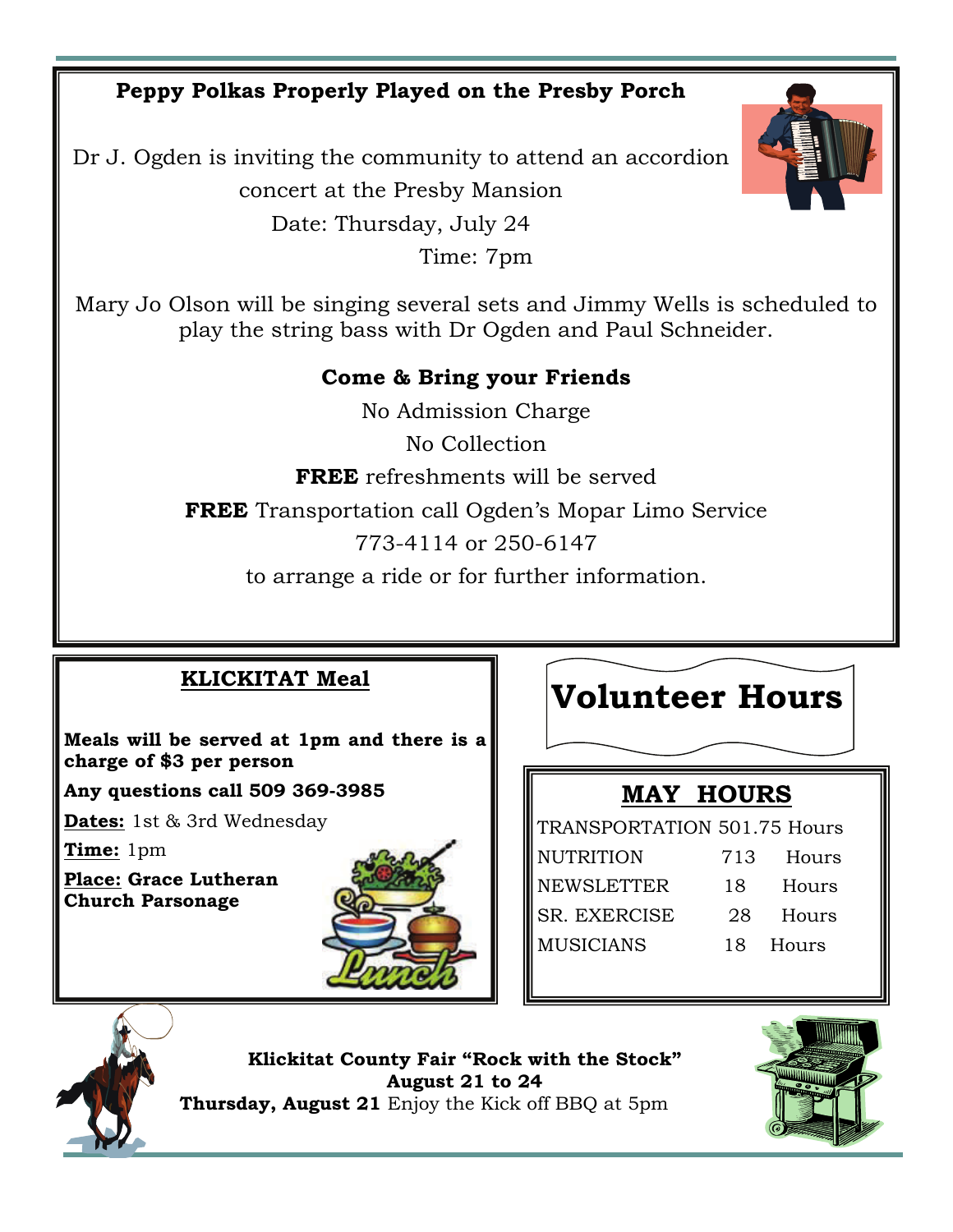# Are YOU a Caregiver?

Klickitat County Senior Services will be offering The Powerful Tools for Caregivers Course for FREE in Goldendale this Fall.



Please contact Senior Services to register 509-773-3757.

Taking Care of You: Powerful Tools for Caregivers (PTC) was developed as an educational program to provide unpaid family caregivers with the tools to increase their self-care and their care giving ability and confidence.

> Class 1: Taking Care of You Class 2: Identifying and Reducing Personal Stress Class 3: Communicating Feelings, Needs, and Concerns Class 4: Communicating in Challenging situations Class 5: Learning from our Emotions Class 6: Mastering Care giving Decisions

**Transportation to Goldendale Farmer's Market** 

C C C

**Call Mt. Adams Transportation Goldendale 773-3060** 

**To Sign up for transportation to the Goldendale Farmer's Market trips for:** 

> **Saturday, July 12th or July 25th From 9am to 12pm**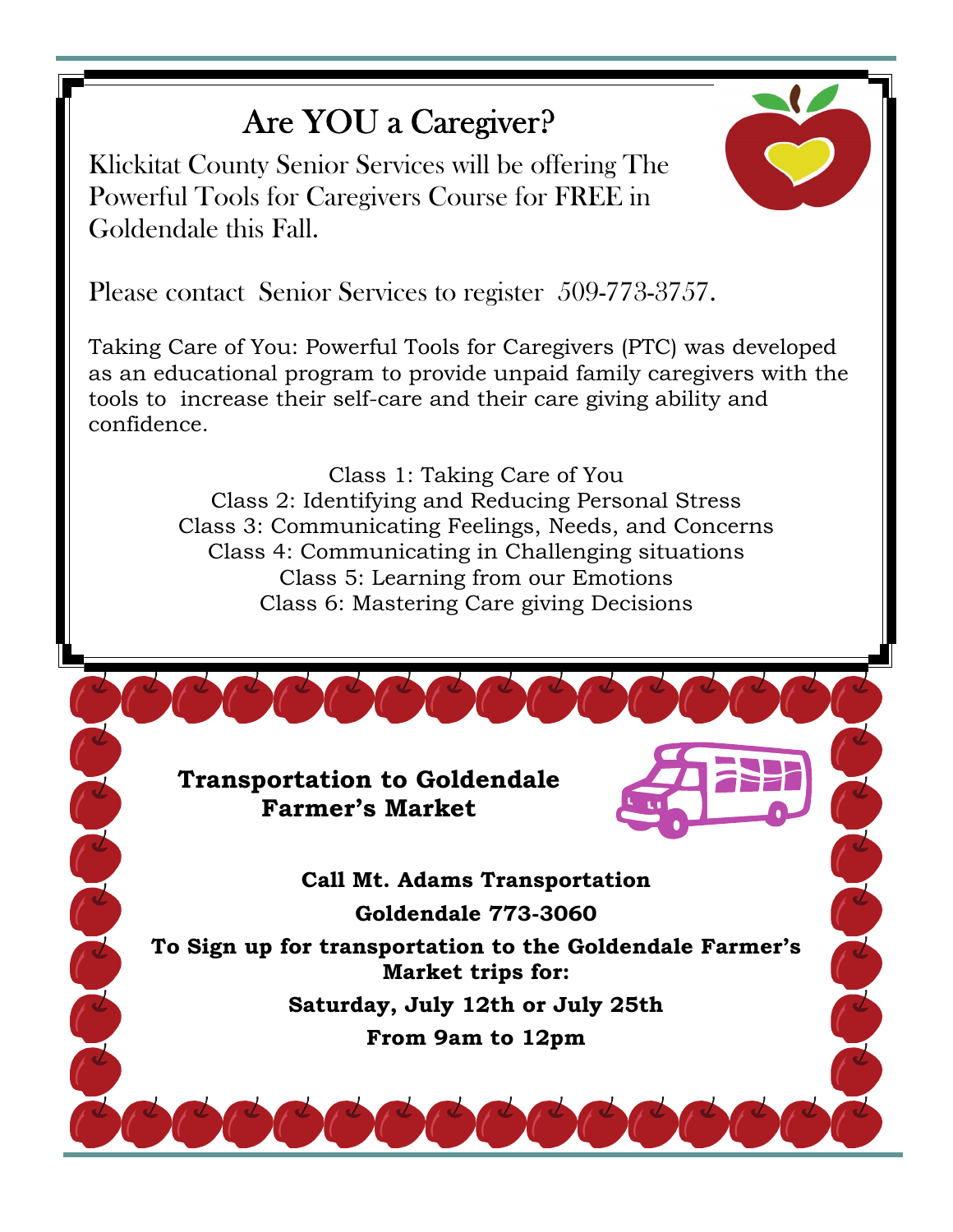# **Klickitat County Senior Advisory Board**

**July Advisory Board Meeting is cancelled due to 4th of July Holiday.** 

**The purpose of the Senior Advisory Board is to represent the interests of the senior citizens of Klickitat County, and assure that proper program planning, budgeting, administration, and evaluation are carried out for the best interest of the Klickitat County Senior Citizens**.

All are welcome to attend. If you have questions or would like additional information please contact Sharon Carter, Klickitat County Senior Services Director at 509-493-6228.

#### **Outstanding Volunteer Recognition**

The Klickitat County Senior Advisory Board would like to take time in our monthly Senior Newsletters to recognized Seniors of Klickitat County who donate their time to our community. Nomination forms are available by calling or stopping by the Senior Services offices to nominate those 60 and older whom they feel should be recognized as an Outstanding Senior Volunteer.

A volunteer will be selected every other month at the Senior Advisory Board Meeting and then they will be featured in the Monthly Klickitat County Senior Newsletter. The Advisory Board will also use the nomination forms to select a Volunteer of the Year in 2014.

Please use the nomination form —you can request a form by calling Senior Services in White Salmon at 509-493-3068 or in Goldendale at 509-773-3757and we can send one to you.

Please submit your nomination form by the end of the month in order to be one that may be selected for the following month feature article.